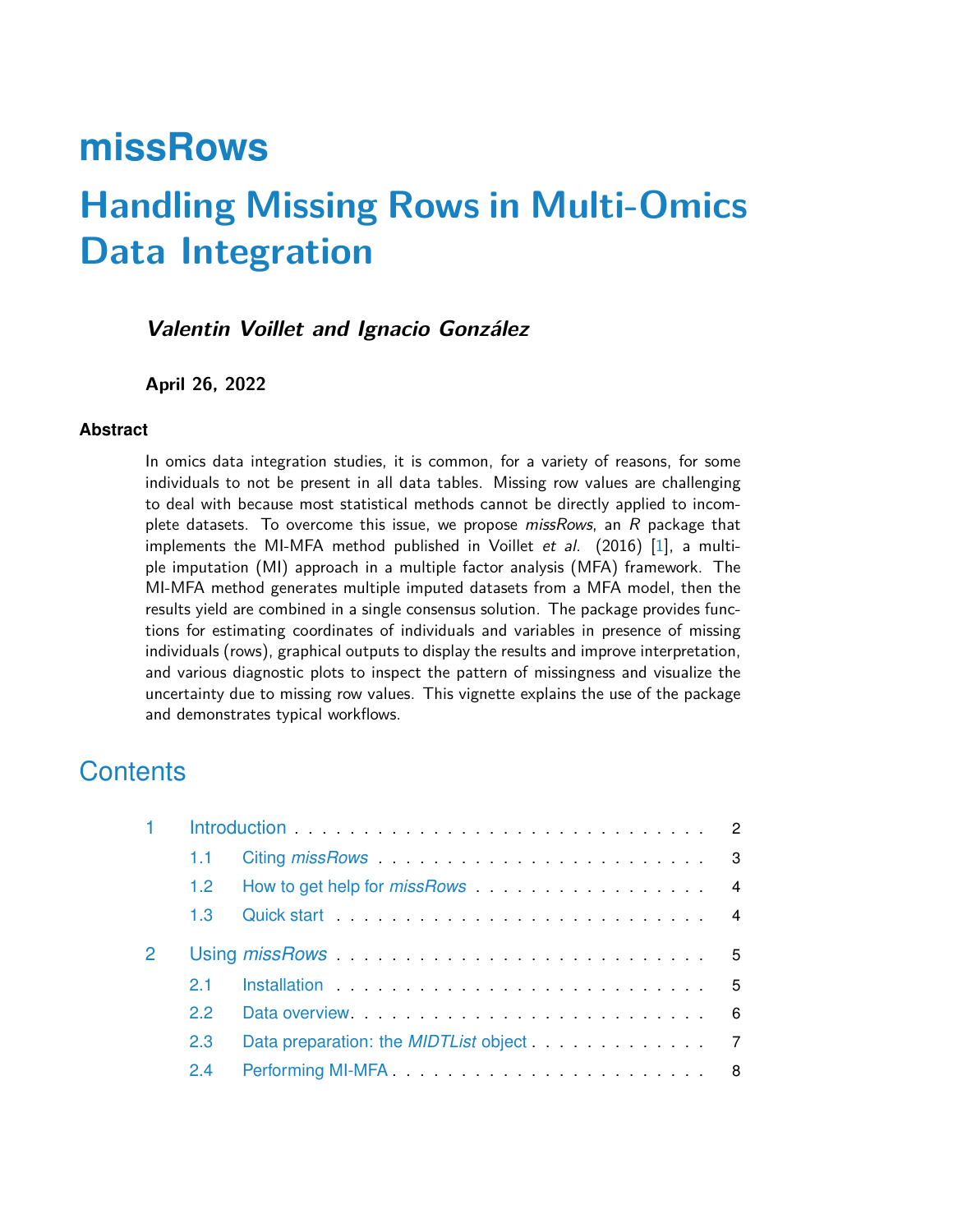|   | Working with the <i>MIDTList</i> object <b>All Access of Access of Access</b> Manual Access of Manual Access of Access of Access of Access of Access of Access of Access of Access of Access of Access of Access of Access of Access of<br>- 9 |                                                                                                                                                                                                                                                                                                                                                                                            |  |  |
|---|------------------------------------------------------------------------------------------------------------------------------------------------------------------------------------------------------------------------------------------------|--------------------------------------------------------------------------------------------------------------------------------------------------------------------------------------------------------------------------------------------------------------------------------------------------------------------------------------------------------------------------------------------|--|--|
|   | 2.6                                                                                                                                                                                                                                            | Data exploration and visualization <b>Constanting Constanting Constanting Constanting Constanting Constanting Constanting Constanting Constanting Constanting Constanting Constanting Constanting Constanting Constanting Consta</b><br>10<br>Inspect the missing rows pattern <b>container container container container container container container </b><br>2.6.1<br>10<br>2.6.2<br>11 |  |  |
|   |                                                                                                                                                                                                                                                | Visualizing the uncertainty induced by the missing individ-<br>2.6.3<br>$12 \overline{ }$<br>uals and the contract of the contract of the contract of the contract of the contract of the contract of the contract of the contract of the contract of the contract of the contract of the contract of the contract of the c<br>2.6.4<br>13                                                 |  |  |
|   | 2.7                                                                                                                                                                                                                                            |                                                                                                                                                                                                                                                                                                                                                                                            |  |  |
| 3 | Methods behind missRows Manual Account 16                                                                                                                                                                                                      |                                                                                                                                                                                                                                                                                                                                                                                            |  |  |
|   | 3.1                                                                                                                                                                                                                                            | The MI-MFA approach $\ldots \ldots \ldots \ldots \ldots \ldots \ldots$                                                                                                                                                                                                                                                                                                                     |  |  |
|   | 3.2                                                                                                                                                                                                                                            | Imputation of missing rows and estimation of MFA axes.<br>16                                                                                                                                                                                                                                                                                                                               |  |  |
| 4 |                                                                                                                                                                                                                                                | Session information entertainment and the session information                                                                                                                                                                                                                                                                                                                              |  |  |

# <span id="page-1-0"></span>1 Introduction

Due to the increase in available data information, integrating large amounts of heterogeneous data is currently one of the major challenges in systems biology. Biological data integration provides scientists with a deeper insight into complex biological processes. However, when dealing with multiple data tables, the presence of missing values is a common situation for a variety of reasons. In omics data integration studies, it is common for some individuals to not be present in all data tables, resulting in a specific missing data pattern for multiple tables. Missing row values for a table of variables are challenging to handle because most statistical methods cannot be directly applied to incomplete datasets. To overcome one of the major issues associated with multiple omics data tables, we propose  $misSRows$ , an R package that implements the MI-MFA method published in [\[1\]](#page-19-0), a multiple imputation (MI) approach in a multiple factor analysis (MFA, [\[2\]](#page-19-1)) framework. Proposed by Rubin (1987) [\[3\]](#page-19-2), MI estimates both the parameters of interest and their variability in a data missingness framework, and it relies on the principle that a single value cannot reflect the uncertainty of the estimation of a missing value.

Figure [1](#page-2-2) illustrates the three main steps in MI-MFA: imputation, analysis and combination. *missRows* stores the results of each step in a S4 class: *MIDTList*. The analysis starts with observed and incomplete data tables *K*. First, MI is used to generate plausible synthetic data values, called imputations, for missing values in the data. This step results in a number (*M*) of imputed datasets in which the missing data are replaced by random draws of plausible values according to a specific statistical model. The second step consists in analyzing each imputed dataset using MFA to estimate the parameters of interest. This step results in *M* analyses (instead of just one) which differ only because the imputations differ. Finally, MI combines all the results together to obtain a single consensus estimate, thereby combining varia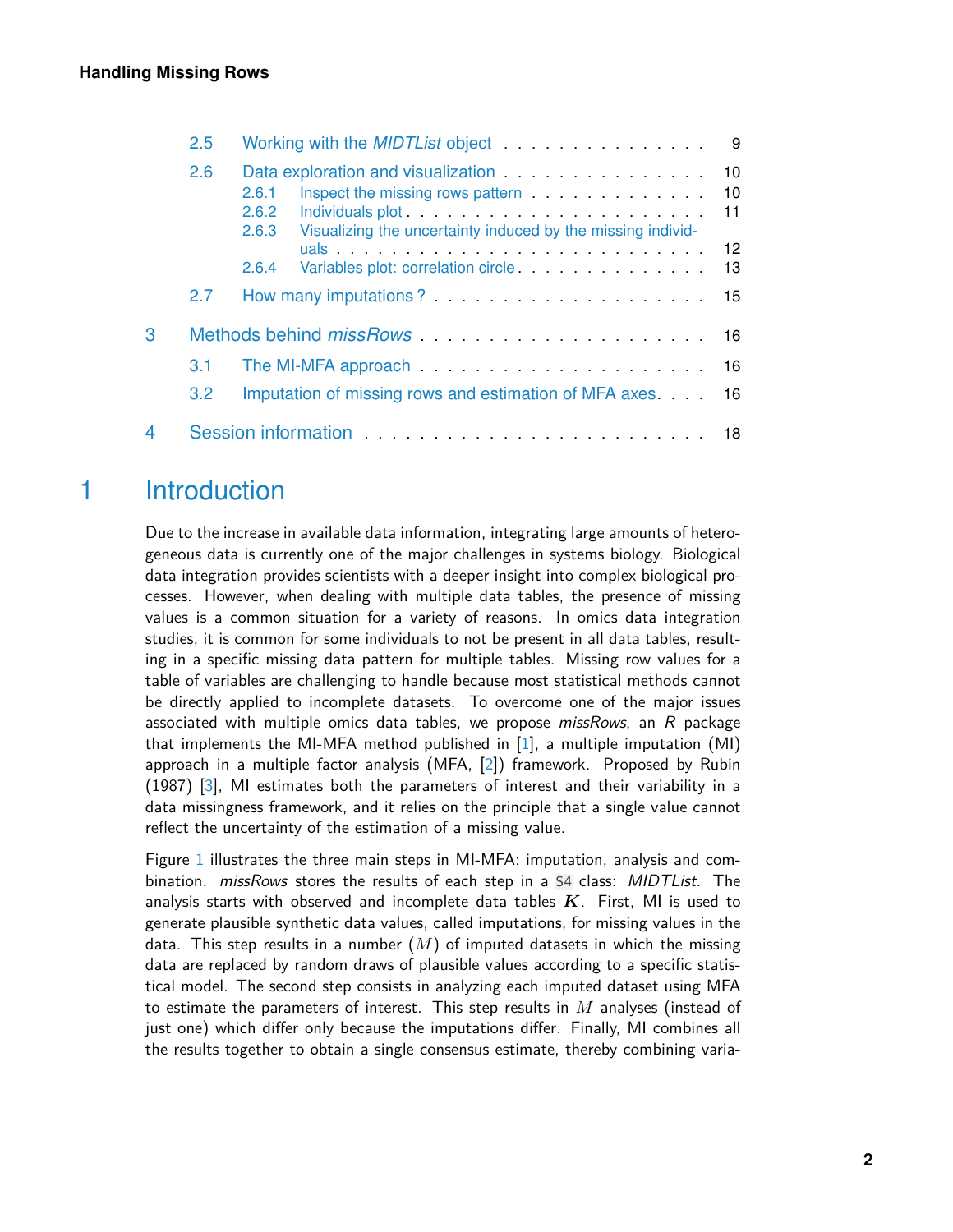tion within and across the *M* imputed datasets. In missRows, these three steps are performed using the function MIMFA, and are described in detail in our publication (Voillet et al. 2016, [\[1\]](#page-19-0)).

The package provides functions for data exploration, and result visualization. The structure of missing values can be explored using the missPattern function. It gives to the user an indication of how much information is missing and how the missingness is distributed. The plotInd and plotVar functions provide scatter plots for individual and variable representations respectively.

In the MI-MFA framework, after estimating the configurations from the imputed datasets, a new source of variability due to missing values can be taken into account. The *missRows* package proposes two approaches to visualize the uncertainty of the estimated MFA configurations attributable to missing row values: confidence ellipses and convex hulls. The function plotInd contains methods implementing these two approaches.

<span id="page-2-2"></span>This vignette explains the basics of using *missRows* by showing an example, including advanced material for fine tuning some options. The vignette also includes description of the methods behind the package.

> ÷ STATIS

**Figure 1: Overview of the MI-MFA approach to handling missing rows in multi-omics data integration. The top part of the graphic indicates that analysis starts with observed, incomplete data tables** *K*

In a first step, multiple imputation is performed using the hot-deck imputation approach: *M* imputed versions  $\bm{K}^{(1)}, \ldots, \bm{K}^{(M)}$  of  $\bm{K}$  are obtained by replacing the missing values by plausible data values. These plausible values are drawn from donor pools. The imputed sets are identical for the non-missing data entries, but differ in the imputed values. The second step is to estimate the configuration matrix *F<sup>m</sup>* for each imputed dataset  $\boldsymbol{K}^{(m)}$  using MFA. The estimated configurations differ from each other because their input data differ. The last step is to combine the *M* estimated configurations  $F_1, \ldots, F_M$  into a compromise configuration  $F_c$  using the STATIS method.

## 1.1 Citing *missRows*

<span id="page-2-0"></span>We hope that *missRows* will be useful for your research. Please use the following information to cite *missRows* and the overall approach when you publish results obtained using this package, as such citation is the main means by which the authors receive credit for their work. Thank you!

González I., Voillet V. (2022). missRows: Handling Missing Individuals in Multi-Omics Data Integration. R package version 1.17.0.

<span id="page-2-1"></span>Voillet V., Besse P., Liaubet L., San Cristobal M., González I. (2016). Handling missing rows in multi-omics data integration: Multiple Imputation in Multiple Factor Analysis framework. BMC Bioinformatics, 17(40).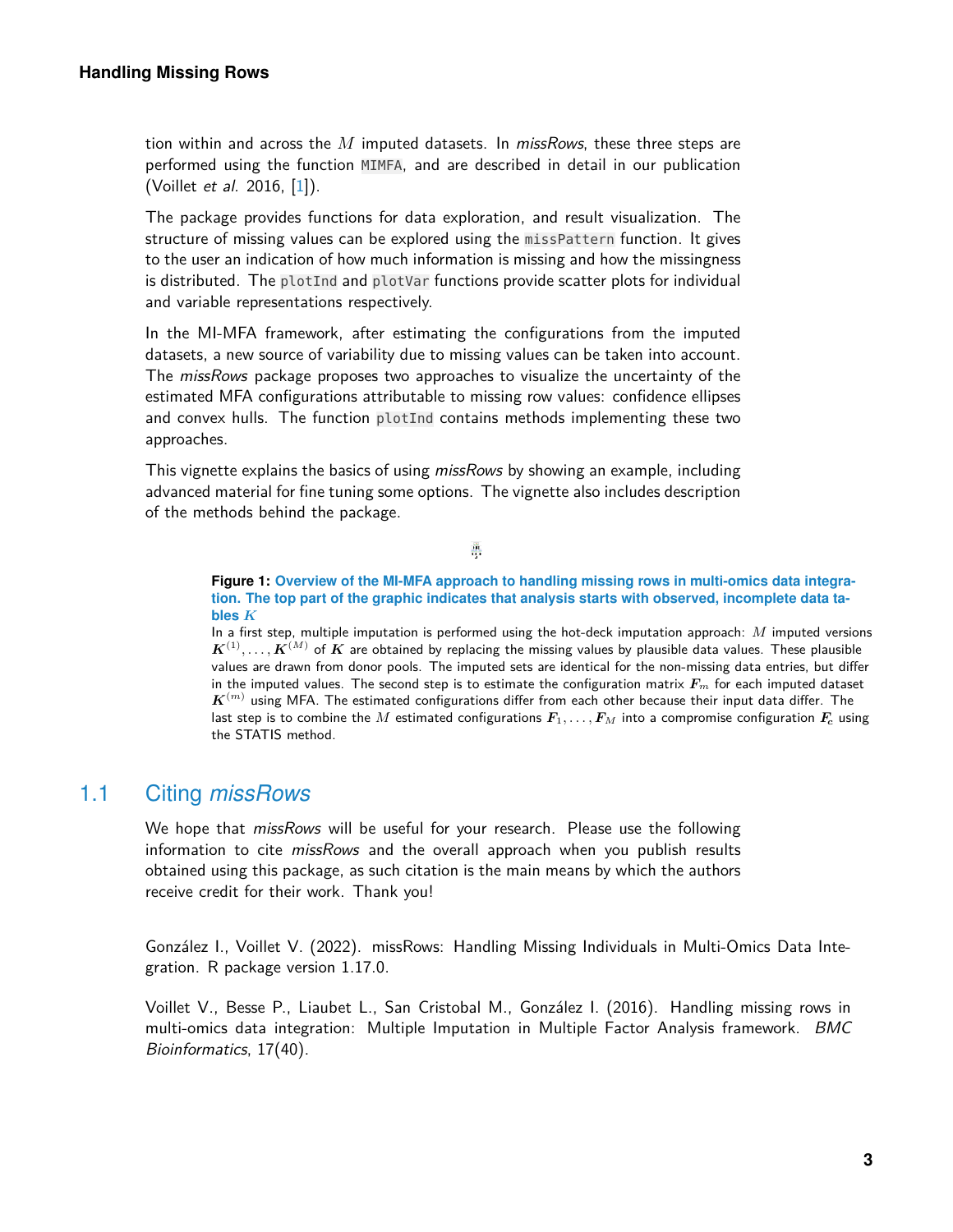## 1.2 How to get help for *missRows*

Most questions about individual functions will hopefully be answered by the documentation. To get more information on any specific named function, for example MIMFA, you can bring up the documentation by typing at the  $R$  prompt

help("MIMFA")

or

?MIMFA

The authors of *missRows* always appreciate receiving reports of bugs in the package functions or in the documentation. The same goes for well-considered suggestions for improvements. If you've run into a question that isn't addressed by the documentation, or you've found a conflict between the documentation and what the software does, then there is an active community that can offer help. Send your questions or problems concerning *missRows* to the Bioconductor support site at [https://support.bioconductor.org.](https://support.bioconductor.org)

Please send requests for general assistance and advice to the support site, rather than to the individual authors. It is particularly critical that you provide a small reproducible example and your session information so package developers can track down the source of the error. Users posting to the support site for the first time will find it helpful to read the posting guide at [http://www.bioconductor.org/help/](http://www.bioconductor.org/help/support/posting-guide) [support/posting-guide.](http://www.bioconductor.org/help/support/posting-guide)

## 1.3 Quick start

<span id="page-3-0"></span>A typical MI-MFA session can be divided into three steps:

- 1. Data preparation: In this first step, a convenient  $R$  object of class MIDTList is created containing all the information required for the two remaining steps. The user needs to provide the data tables with missing rows, an indicator vector giving the stratum for each individual and optionally the name for each table.
- 2. Performing MI: Using the object created in the first step the user can perform MI-MFA to estimate the coordinates of individuals and variables on the MFA components, and the imputation of missing data values.
- 3. Analysis of the results: The results obtained in the second step are analyzed using visualization tools.

An analysis might look like the following. Here we assume there are two data tables with missing rows, table1 and table2, and the stratum for each individual is stored in a data frame df.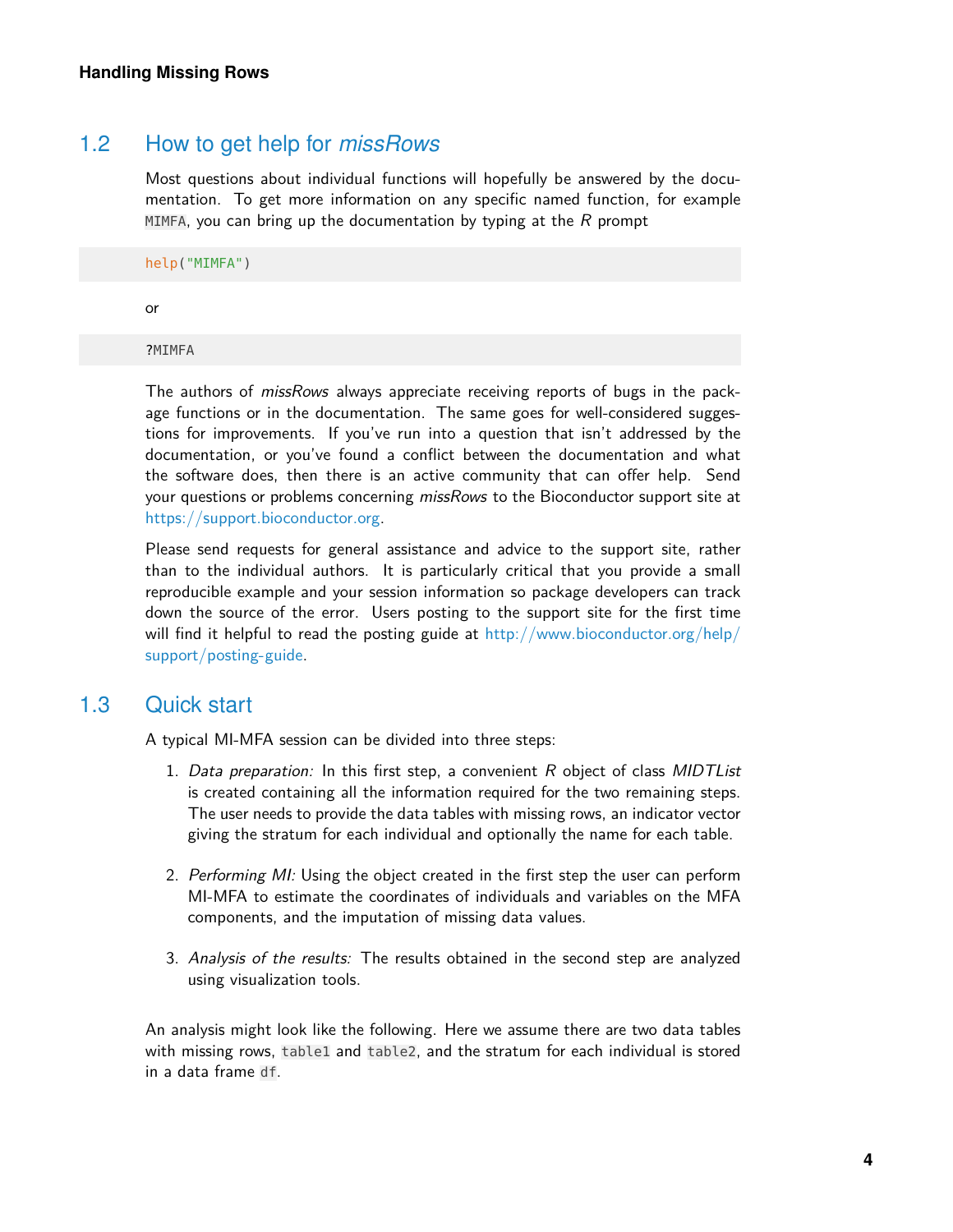```
## Data preparation
midt <- MIDTList(table1, table2, colData=df)
## Performing MI
midt <- MIMFA(midt, ncomp=2, M=30)
## Analysis of the results - Visualization
plotInd(midt)
plotVar(midt)
```
# <span id="page-4-0"></span>2 Using *missRows*

## 2.1 Installation

<span id="page-4-1"></span>We assume that the user has the R program (see the R project at [http://www.](http://www.r-project.org) [r-project.org\)](http://www.r-project.org) already installed.

The missRows package is available from the Bioconductor repository at [http://www.](http://www.bioconductor.org) [bioconductor.org.](http://www.bioconductor.org) To be able to install the package one needs first to install the core Bioconductor packages. If you have already installed Bioconductor packages on your system then you can skip the two lines below.

```
if (!requireNamespace("BiocManager", quietly=TRUE))
   install.packages("BiocManager")
BiocManager::install()
```
Warning: try http:// if https:// URLs are not supported

Once the core Bioconductor packages are installed, you can install the missRows package by

```
if (!requireNamespace("BiocManager", quietly=TRUE))
    install.packages("BiocManager")
BiocManager::install("missRows")
```
Warning: try http:// if https:// URLs are not supported

Load the *missRows* package in your R session:

```
library(missRows)
```
A list of all accessible vignettes and methods is available with the following command: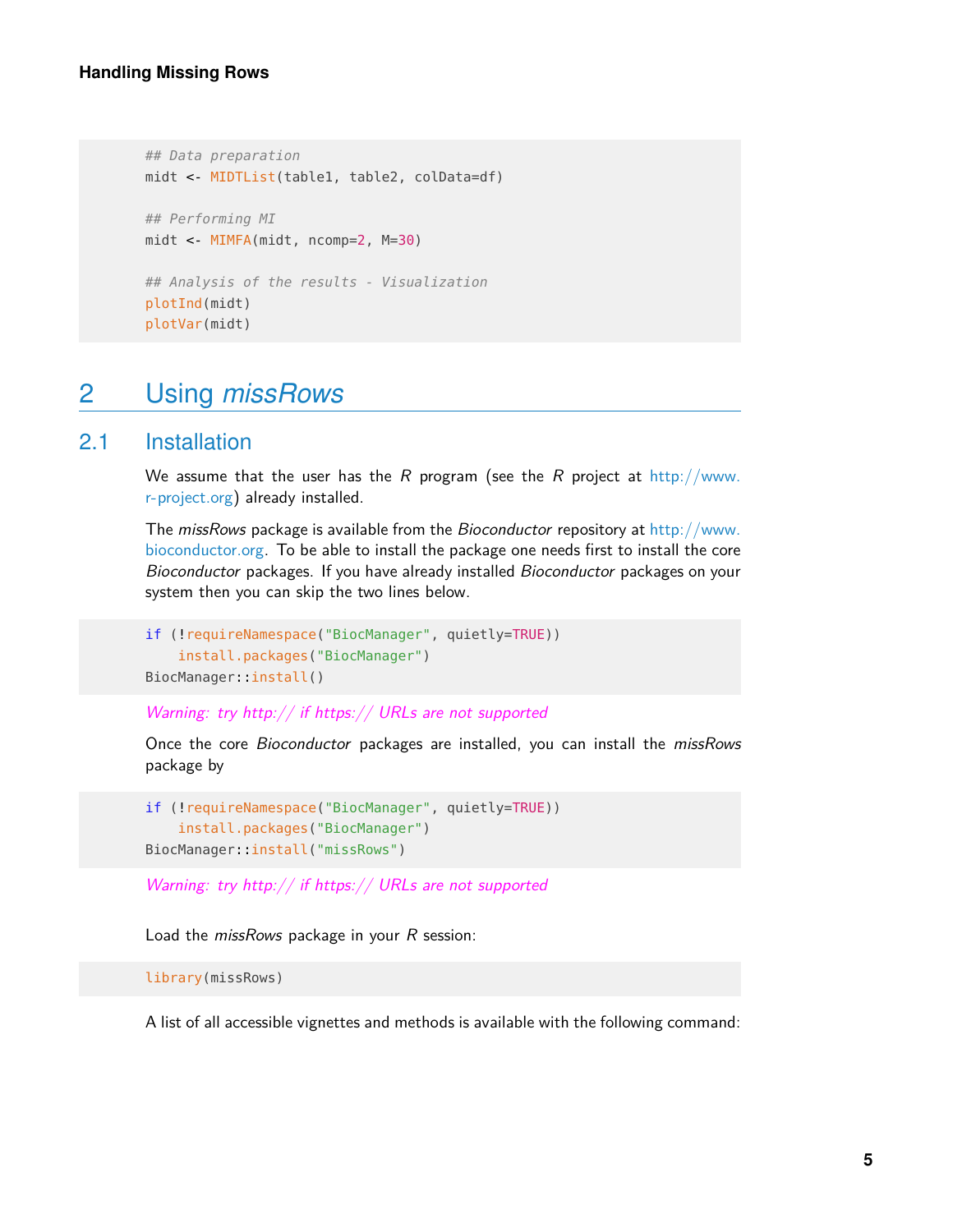<span id="page-5-0"></span>help.search("missRows")

#### 2.2 Data overview

To help demonstrate the functionality of *missRows*, the package includes example datasets of the NCI-60 cancer cell line panel. This panel was developed as part of the Developmental Therapeutics Program [\(http://dtp.nci.nih.gov/\)](http://dtp.nci.nih.gov/) of the National Cancer Institute (NCI).

Once the package is loaded, these datasets can be used by typing

data(NCI60)

NCI60 is a list composed of two components: dataTables, and mae.

```
names(NCI60)
[1] "dataTables" "mae"
```
dataTables contains both transcriptomic and proteomic expression from NCI-60 without missing data. The transcriptome data was directly retrieved from the NCI60\_4arrays data in the [omicade4](http://bioconductor.org/packages/omicade4) package [\[4\]](#page-19-3). This data table contains gene expression profiles generated by the Agilent platform with only few hundreds of genes randomly selected to keep the size of the Bioconductor package small. The proteomic data table was retrieved from the [rcellminerData](http://bioconductor.org/packages/rcellminerData) package [\[5\]](#page-19-4). Protein abundance levels are available for 162 proteins. Both full datasets are accessible at [https://discover.nci.nih.](https://discover.nci.nih.gov/cellminer/) [gov/cellminer/](https://discover.nci.nih.gov/cellminer/) [\[6\]](#page-19-5).

Subsequently, a specific pattern of missingness has been created in these data tables for illustration purpose.

The component dataTables\$cell.line contains the character vector of cancer type for each cell line: colon (CO), renal (RE), ovarian (OV), breast (BR), prostate (PR), lung (LC), central nervous system (CNS), leukemia (LE) and melanoma (ME).

```
table(NCI60$dataTables$cell.line$type)
BR CNS CO LC LE ME OV PR RE
 5 6 7 9 6 10 7 2 8
```
NCI60\$mae contain a 'MultiAssayExperiment' instance from NCI60 data with transcriptome and proteomic experiments as described in dataTables.

#### NCI60\$mae

A MultiAssayExperiment object of 2 listed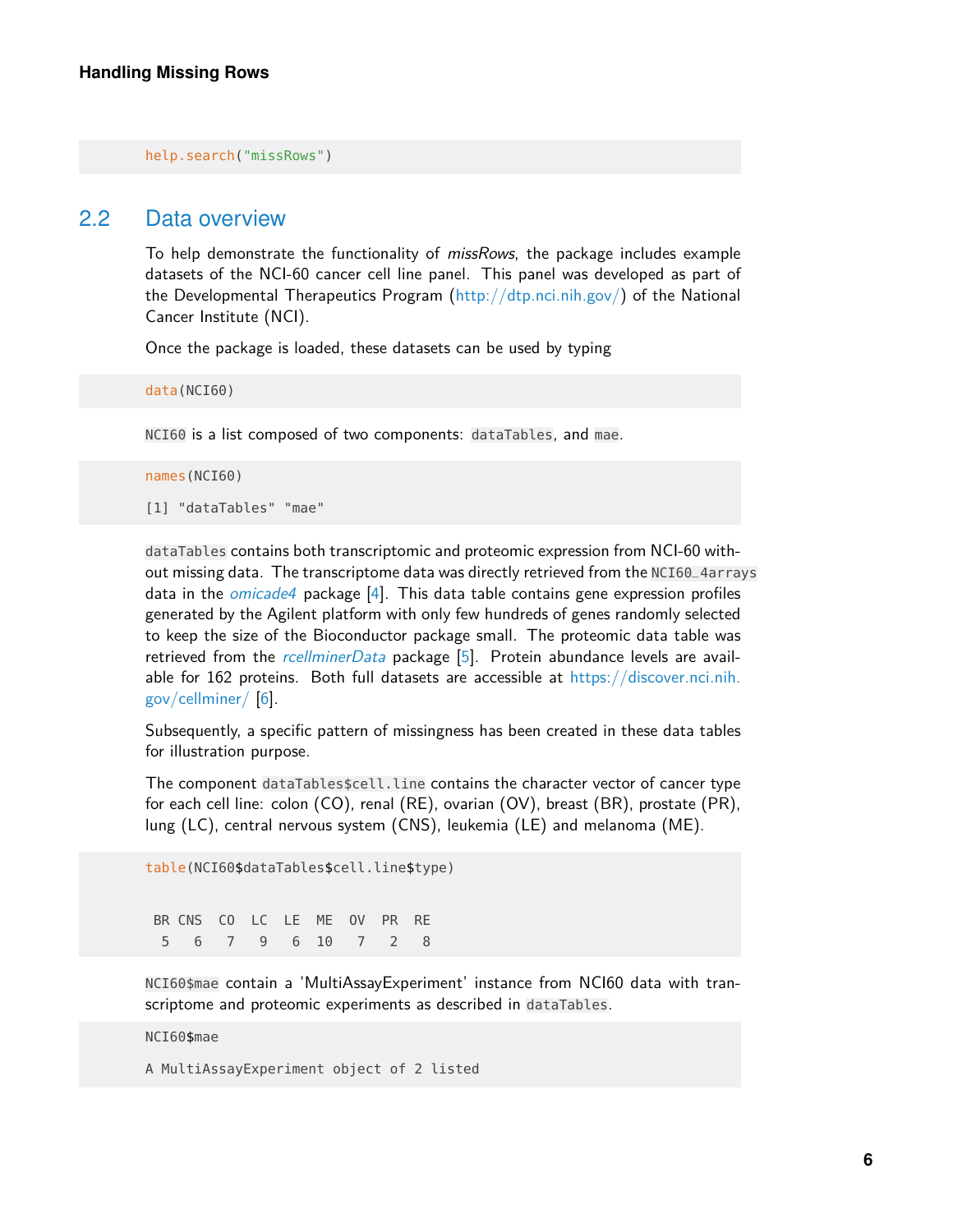```
experiments with user-defined names and respective classes.
Containing an ExperimentList class object of length 2:
 [1] trans: data.frame with 300 rows and 48 columns
 [2] prote: ExpressionSet with 162 rows and 52 columns
Functionality:
 experiments() - obtain the ExperimentList instance
`colData() - the primary/phenotype DataFrame
 sampleMap() - the sample coordination DataFrame
 $`, `[`, `[[` - extract colData columns, subset, or experiment
*Format() - convert into a long or wide DataFrame
assays() - convert ExperimentList to a SimpleList of matrices
exportClass() - save data to flat files
```
## 2.3 Data preparation: the *MIDTList* object

<span id="page-6-0"></span>The first step in using the missRows package is to create a MIDTList object. This object stores the data tables, the intermediate estimated quantities during the multiple imputation procedure and is the input of the visualization functions. The object MIDTList will usually be represented in the code here as midt.

To build such an object the user needs the following:

- **the incomplete data:** data tables with missing rows. Two or more objects which can be interpreted as matrices (or data frames). Data tables passed as arguments must be arranged in samples  $\times$  variables, with sample order and row names matching in all data tables.
- **strata:** named vector or data frame giving the stratum for each individual. Names (in vector) or row names (in data frame) must be equal to the row names among data tables.

**table names:** optionally a character vector giving the name for each table.

Here, we demonstrate how to construct a *MIDTList* object from NCI60 data. We first load the data

data(NCI60)

If the data tables are already available as a list, table List say, and cell. Line contains the character vector of cancer type for each cell line, then a *MIDTList* object can be created by

tableList <- NCI60\$dataTables[1:2] cell.line <- NCI60\$dataTables\$cell.line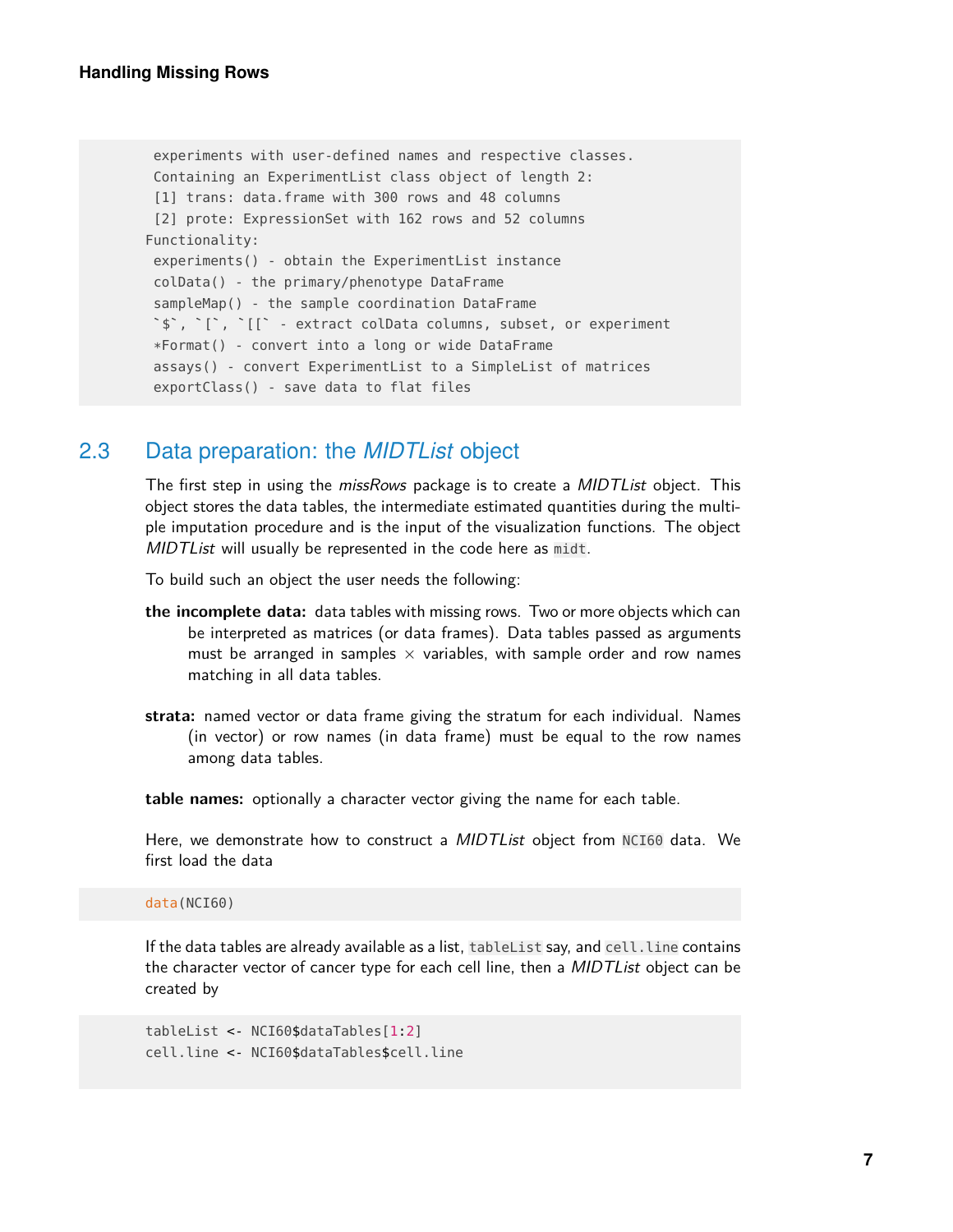```
midt <- MIDTList(tableList, colData=cell.line,
                    assayNames=c("trans", "prote"))
```
The function MIDTList makes a *MIDTList* object from separated data tables directly by

```
table1 <- NCI60$dataTables$trans
table2 <- NCI60$dataTables$prote
cell.line <- NCI60$dataTables$cell.line
midt <- MIDTList(table1, table2, colData=cell.line,
```
assayNames=c("trans", "prote"))

or by

```
midt <- MIDTList("trans" = table1, "prote" = table2,
                colData=cell.line)
```
The function MIDTList makes a MIDTList object from 'MultiAssayExperiment' by

midt <- MIDTList(NCI60\$mae)

A summary of the midt object can be seen by typing the object name at the  $R$  prompt

```
midt
An object of class MIDTList.
Tables:
    features individuals miss.indv
trans 300 48 12
prote 162 52 8
Strata:
BR CNS CO LC LE ME OV PR RE
 5 6 7 9 6 10 7 2 8
```
## 2.4 Performing MI-MFA

<span id="page-7-0"></span>The main function for performing MI-MFA is MIMFA, and it has four main arguments. The first argument is an instance of class *MIDTList*. The second and third arguments are of type integer; they specify the number of components to include in MFA and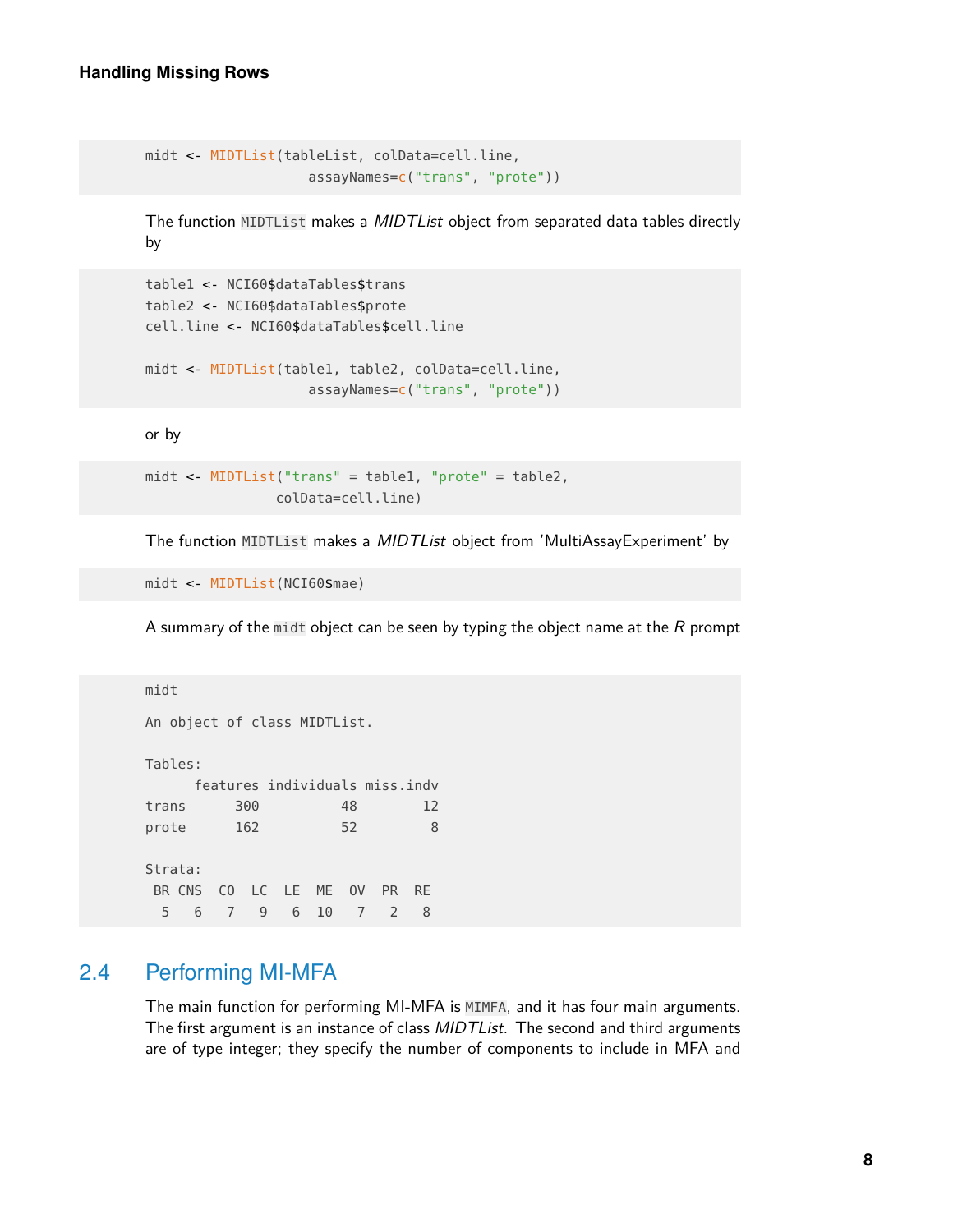the number of imputations in MI, respectively. The fourth argument is a boolean, if TRUE then the number of components is estimated for data imputation, in this case the maximum number of components is determined by the second argument ncomp.

We then performs MI-MFA on the incomplete data tables contained in midt by using M=30 imputations

```
midt <- MIMFA(midt, ncomp=50, M=30, estimeNC=TRUE)
```
MIMFA returns an object of class MIDTList. A short summary of this object is shown by typing

midt An object of class MIDTList. Tables: features individuals miss.indv trans 300 48 12 prote 162 52 8 Strata: BR CNS CO LC LE ME OV PR RE 5 6 7 9 6 10 7 2 8 Multiple imputation in MFA --------------------------- Total number of possible imputations: 2.09106e+15 Number of multiple imputations: 30 Estimated number of components for data imputation: 14

## 2.5 Working with the *MIDTList* object

<span id="page-8-0"></span>Once the MIDTList object is created the user can use the methods defined for this class to access the information encapsulated in the object.

By example, the table names information is accessed by

```
names(midt)
```
[1] "trans" "prote"

For accessing the colData slot

```
cell.line <- colData(midt)
```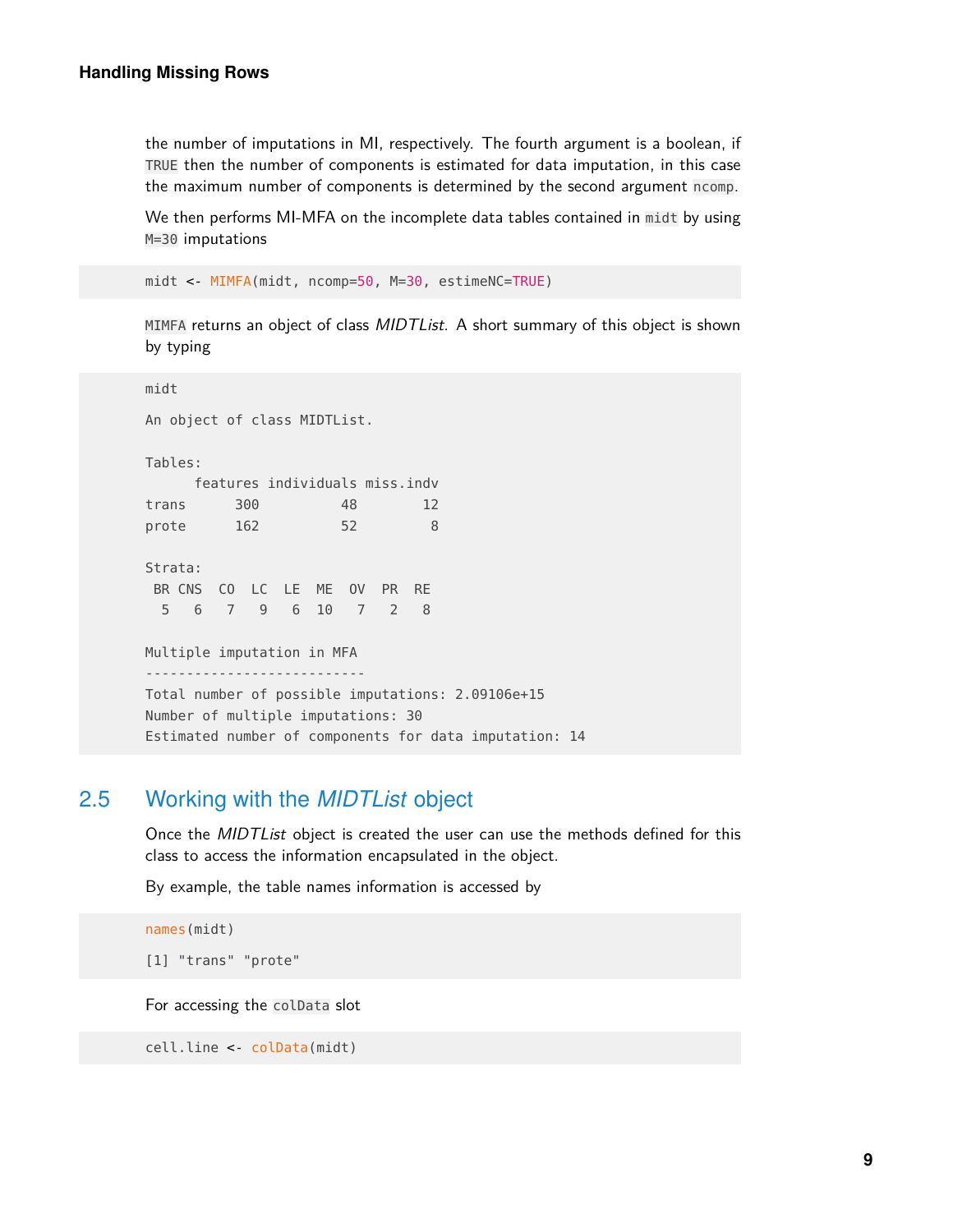Multiple imputation calculates M configurations associated to each imputed datasets. In order to get the Mth configuration, use the configurations function. For M=5,

```
conf <- configurations(midt, M=5)
dim(conf)
[1] 60 50
```
<span id="page-9-0"></span>The list of ... can be exported by the function function

## 2.6 Data exploration and visualization

<span id="page-9-1"></span>This section presents the available tools for data exploration and visualization of the results in missRows. Both MIDTList and MIMFA functions return an object of type MIDT List, and all of the following functions work with this object.

#### 2.6.1 Inspect the missing rows pattern

Before imputation, the structure of missing values can be explored using visualization tools and summaries outputs. Looking at the missing data pattern is always useful. It can give you an indication of how much information is missing and how the missingness is distributed.

Inspect the missingness pattern for the NCI60 incomplete data by



patt <- missPattern(midt, colMissing="grey70")

missPattern calculates the amount of missing/available rows in each stratum per data table and plots a missingness map showing where missingness occurs. Data tables are plotted separately on a same device showing the pattern of missingness. The individuals are colored with rapport to their stratum whereas missing rows are colored according to the colMissing argument.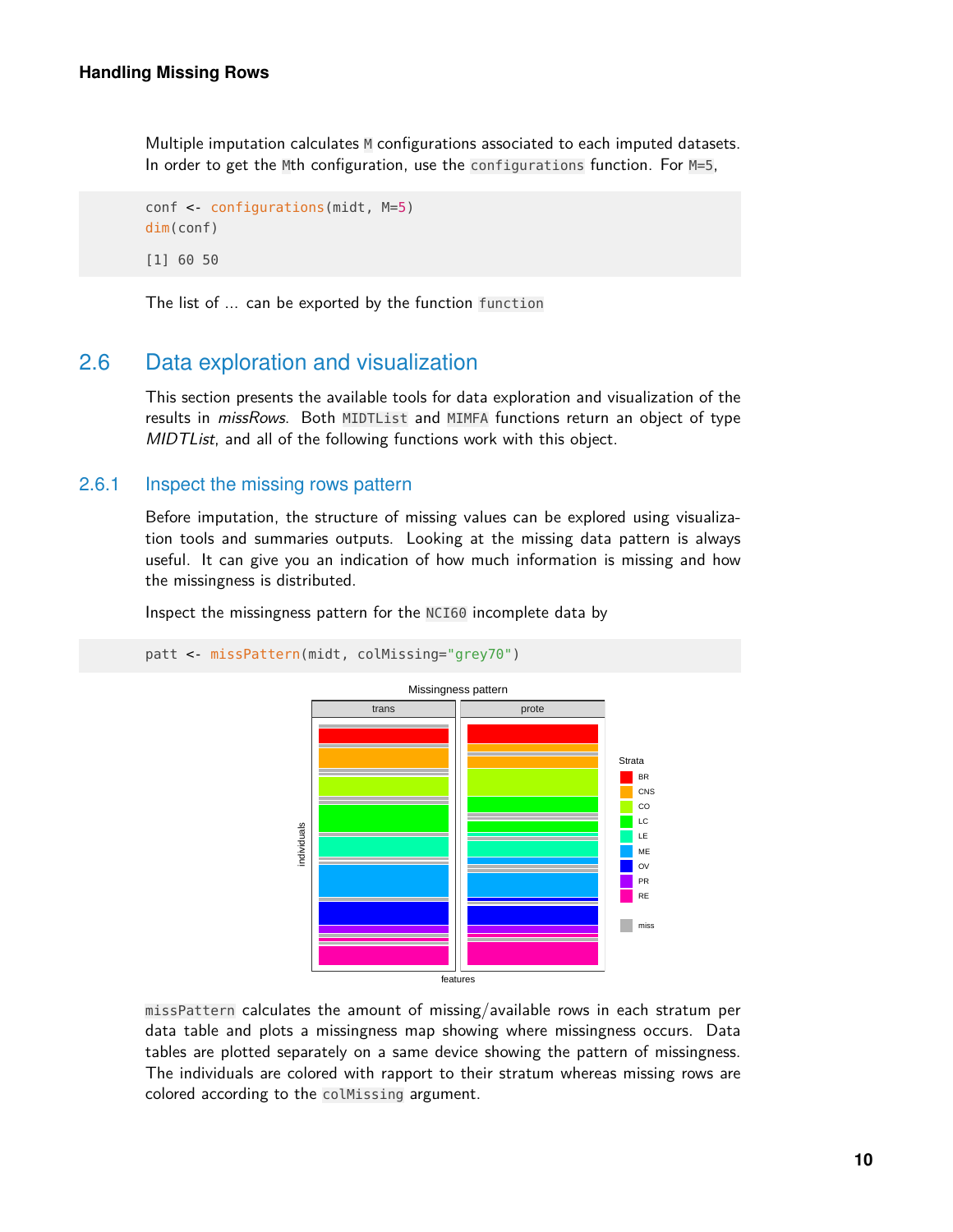The object patt encapsulates information from the structure of missingness, such as the amount of missing/available rows in each stratum per data table and the indicator matrix for the missing rows.

```
patt
Number of missing/available individuals in each stratum per data table.
Tables:
  trans prote
BR 1 0 1
CNS 1 1 2
CO 2 0 2
LC 2 2 4
LE 1 1 2
ME 2 2 4
OV 1 1 2
PR 0 0 0
RE 2 1 3
    12 8 20
```
The missingness pattern shows that there are 20 missing rows in total: 12 for the trans table and 8 for the prote table. Moreover, there are two strata (LC and ME) with 4 missing rows, four strata with 2 missing rows, one stratum with 3 missing rows and another one with 1 missing row.

#### 2.6.2 Individuals plot

<span id="page-10-0"></span>An insightful way of looking at the results of MIMFA is to investigate how the observed and imputed individuals are distributed on the two-dimensional configuration defined by the MFA components.

plotInd function makes scatter plot for individuals representation from MIMFA results. Each point corresponds to an individual. The color of each individual reflects their corresponding stratum, whereas imputed individuals are colored according to the colMissing argument.

```
plotInd(midt, colMissing="white")
```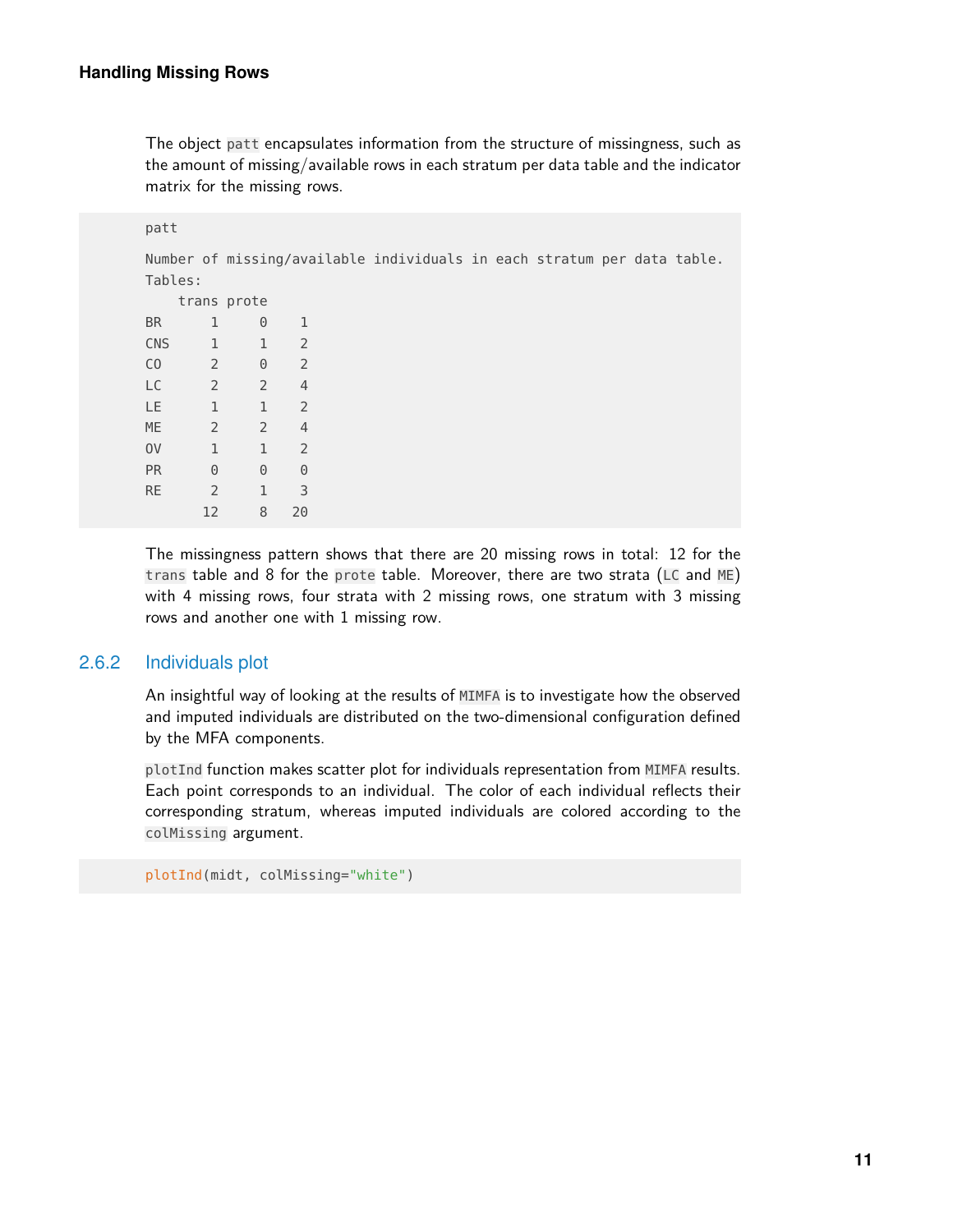

#### 2.6.3 Visualizing the uncertainty induced by the missing individuals

<span id="page-11-0"></span>Multiple imputation generates  $M$  imputed datasets and the variance between-imputations reflects the uncertainty associated to the estimation of the missing row values. The missRows package proposes two approaches to visualize and assess the uncertainty due to missing data: confidence ellipses and convex hulls.

The rough idea is to project all the multiple imputed datasets onto the compromise configuration. Each individual is represented by M points, each corresponding to one of the M configurations. Confidence ellipses and convex hulls can be then constructed for the M configurations for each individual. The computed convex hull results in a polygon containing all M solutions.

Confidence ellipses can be created using the function plotInd by setting the confAr eas argument to "ellipse"



**12**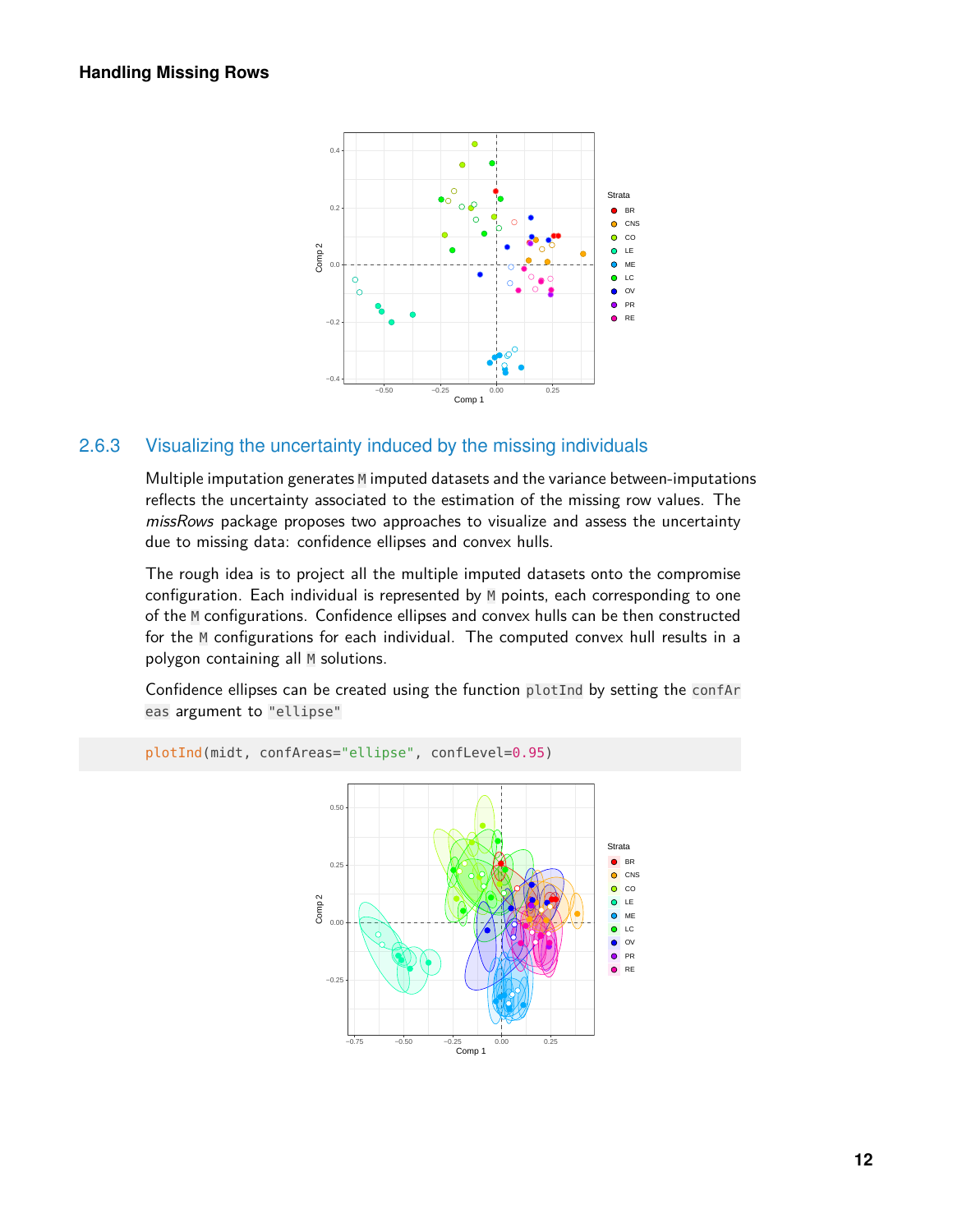The 95% confidence ellipses show the uncertainty for each individual. For ease of understanding, not all individuals for the M configurations obtained are plotted.

Convex hulls are plotted by setting the confAreas argument to "convex.hull"



These graphical representations provide scientists with considerable guidance when interpreting the significance of MIMFA results. The larger the area of an ellipse (convex hull), the more uncertain the exact location of the individual. Thus, when ellipse and convex hull areas are large, the scientist should remain really careful regarding its interpretation.

#### 2.6.4 Variables plot: correlation circle

<span id="page-12-0"></span>plotVar produces a "correlation circle", i.e. the correlations between each variable and the selected components are plotted as scatter plot, with concentric circles of radius one and radius given by radIn. Variables are represented by points (symbols) and colored according to the data table to which they belong.

plotVar(midt, radIn=0.5)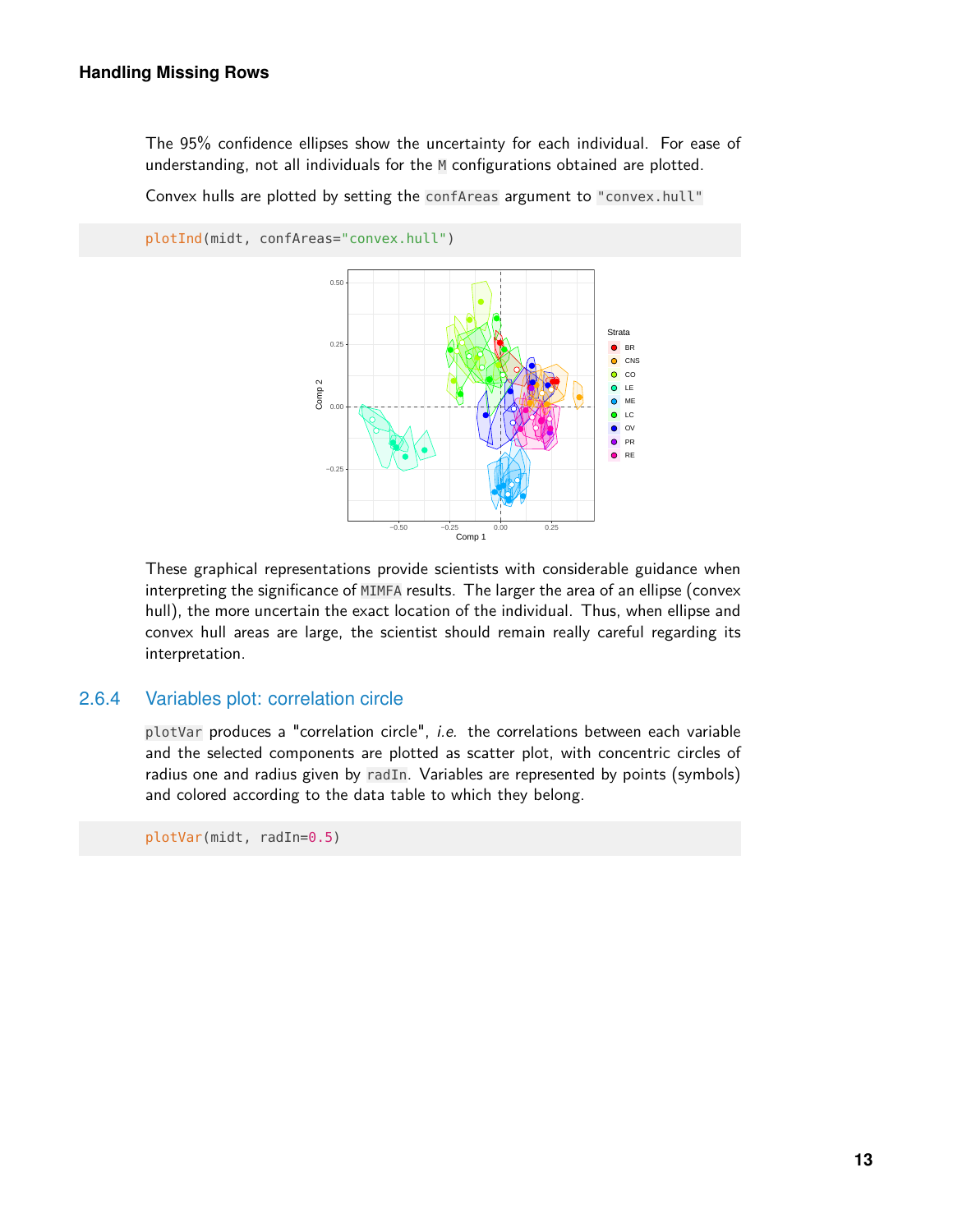

This plot is an enlightening tool for data interpretation, as it enables a graphical examination of the relationships between variables. The variables or groups of variables strongly positively correlated are projected closely to each other on the correlation circle. When the correlation is strongly negative, the groups of variables are projected at diametrically opposite places on the correlation circle. The variables or groups of variables that are not correlated are situated 90◦ one from the other in the circle. For variables closely located to the origin, it means that some information can be carried on other axes and, it might be necessary to visualize the correlation circle plot in the subsequent dimensions. More details about the correlation circle interpretation can be found in [\[7\]](#page-19-6).

In the high dimensional case, the interpretation of the correlation structure between variables from two or more data tables can be difficult, and a cutoff can be chosen to remove some weaker associations.



<span id="page-13-0"></span>plotVar(midt, radIn=0.55, varNames=TRUE, cutoff=0.55)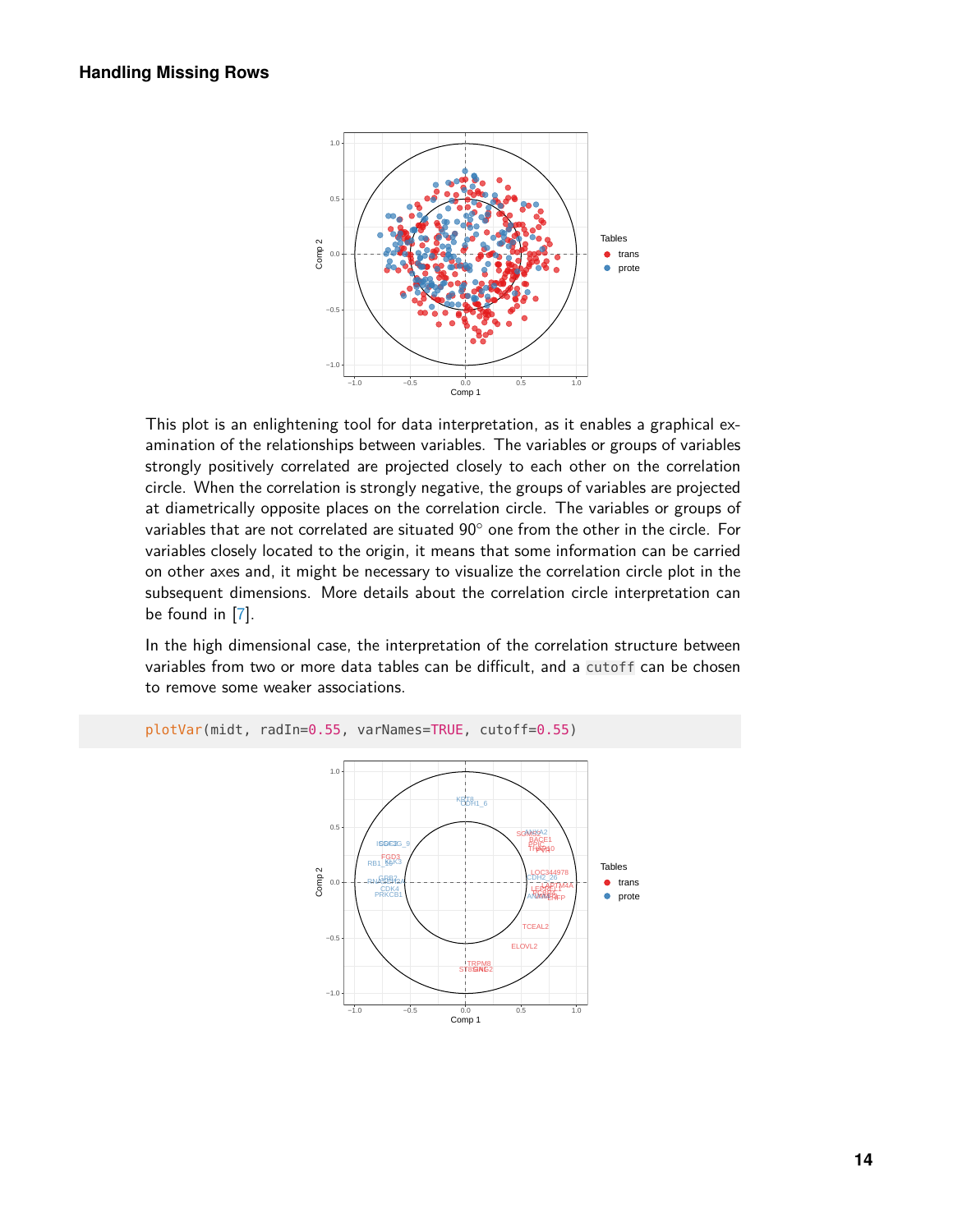## 2.7 How many imputations ?

When using MI, one of the uncertainties concerns the number M of imputed datasets needed to obtain satisfactory results. The number of imputed datasets in MI depends to a large extent on the proportion of missing data. The greater the missingness, the larger the number of imputations needed to obtain stable results. However, in multiple hot-deck imputation, the number of imputed datasets is limited by the size of the donor pools.

The appropriate number of imputations can be informally determined by carrying out MI-MFA on  $N$  replicate sets of  $M_l$  imputations for  $l=0,1,2,\ldots,$  with  $M_0 < M_1 <$  $M_2 < \cdots < M_{max}$ , until the estimate compromise configurations are stabilized.

tuneM function implements such a procedure. Collections of size N are generated for each number of imputations M, with  $M = \text{seq}(inc, Mmax, by=inc)$ . The stability of the estimated MI-MFA configurations is then determined by calculating the RV coefficient between the configurations obtained using  $M_l$  and  $M_{l+1}$  imputations.

```
tune <- tuneM(midt, ncomp=2, Mmax=100, inc=10, N=20)
tune
tune$stats
  imputations avg sd
1 (10,20) 0.9988044 5.153783e-04
2 (20,30) 0.9994496 2.382201e-04
3 (30,40) 0.9997139 1.897539e-04
4 (40,50) 0.9998563 3.867360e-05
5 (50,60) 0.9998950 4.197550e-05
6 (60,70) 0.9999329 3.490001e-05
7 (70,80) 0.9999498 2.540659e-05
8 (80,90) 0.9999596 2.407006e-05
9 (90,100) 0.9999698 7.743291e-06
Warning: Use of 'df$x' is discouraged. Use 'x' instead.
Warning: Use of 'df$avg' is discouraged. Use 'avg' instead.
Use of 'df$avg' is discouraged. Use 'avg' instead.
Warning: Use of 'df$sd' is discouraged. Use 'sd' instead.
Warning: Use of 'df$avg' is discouraged. Use 'avg' instead.
Warning: Use of 'df$sd' is discouraged. Use 'sd' instead.
Warning: Use of 'df$x' is discouraged. Use 'x' instead.
Warning: Use of 'df$avg' is discouraged. Use 'avg' instead.
```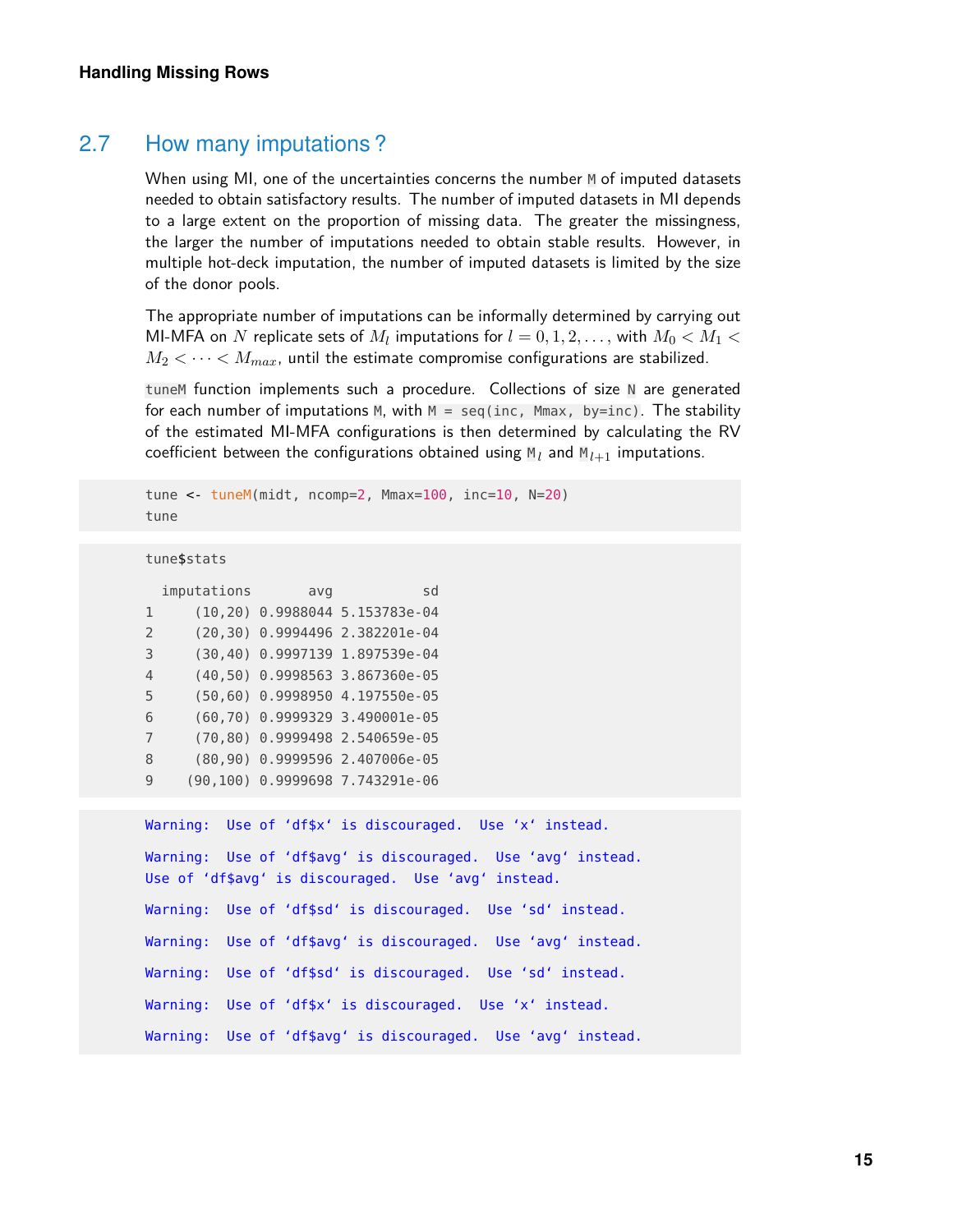

<span id="page-15-0"></span>The values shown are the mean RV coefficients for the N=20 two-dimensional configurations as a function of the number of imputations. Error bars represent the standard deviation of the RV coefficients.

# 3 Methods behind *missRows*

## 3.1 The MI-MFA approach

<span id="page-15-1"></span>To deal with multiple tables with missing individuals, missRows implements the MI-MFA method in [\[1\]](#page-19-0), a multiple imputation approach in a multiple factor analysis framework. According to MI methodology, the MI-MFA proceeds as follows. Let  $\boldsymbol{K}=\{\boldsymbol{K}_{1}, \ldots, \boldsymbol{K}_{J}\}$  a set of  $J$  data tables, where each  $\boldsymbol{K}_{j}$  corresponds to a table of quantitative variables measured on the same individuals, then carry out the following three steps:

- $1.$  Imputation: generate  $M$  different imputed datasets  $\boldsymbol{K}^{(1)}, \ldots, \boldsymbol{K}^{(m)}, \ldots, \boldsymbol{K}^{(M)}$  of  $\boldsymbol{K}$ using multiple hot-deck imputation  $[8]$ .
- 2. MFA analysis: perform an MFA on each  $\boldsymbol{K}^{(m)}$  imputed dataset leading to  $M$  different configurations  $\mathbf{F}_1, \ldots, \mathbf{F}_m, \ldots, \mathbf{F}_M$ .
- 3. Combination: find a consensus configuration between all  $F_1, \ldots, F_M$  configurations using the STATIS method [\[9\]](#page-19-8).

<span id="page-15-2"></span>These steps are outlined in Figure [1](#page-2-2) and described in detail in our publication (Voillet et al. 2016, [\[1\]](#page-19-0)).

#### 3.2 Imputation of missing rows and estimation of MFA axes

Even if the objective of MI-MFA is to estimate the MFA components in spite of missing values, an estimation of MFA axes and imputation of missing data values can be achieved. Consequently, the MI-MFA approach can also be viewed as a single imputation method. Moreover, since the imputation is based on a MFA model (on the components and axes), it takes into account similarities between individuals and relationships between variables.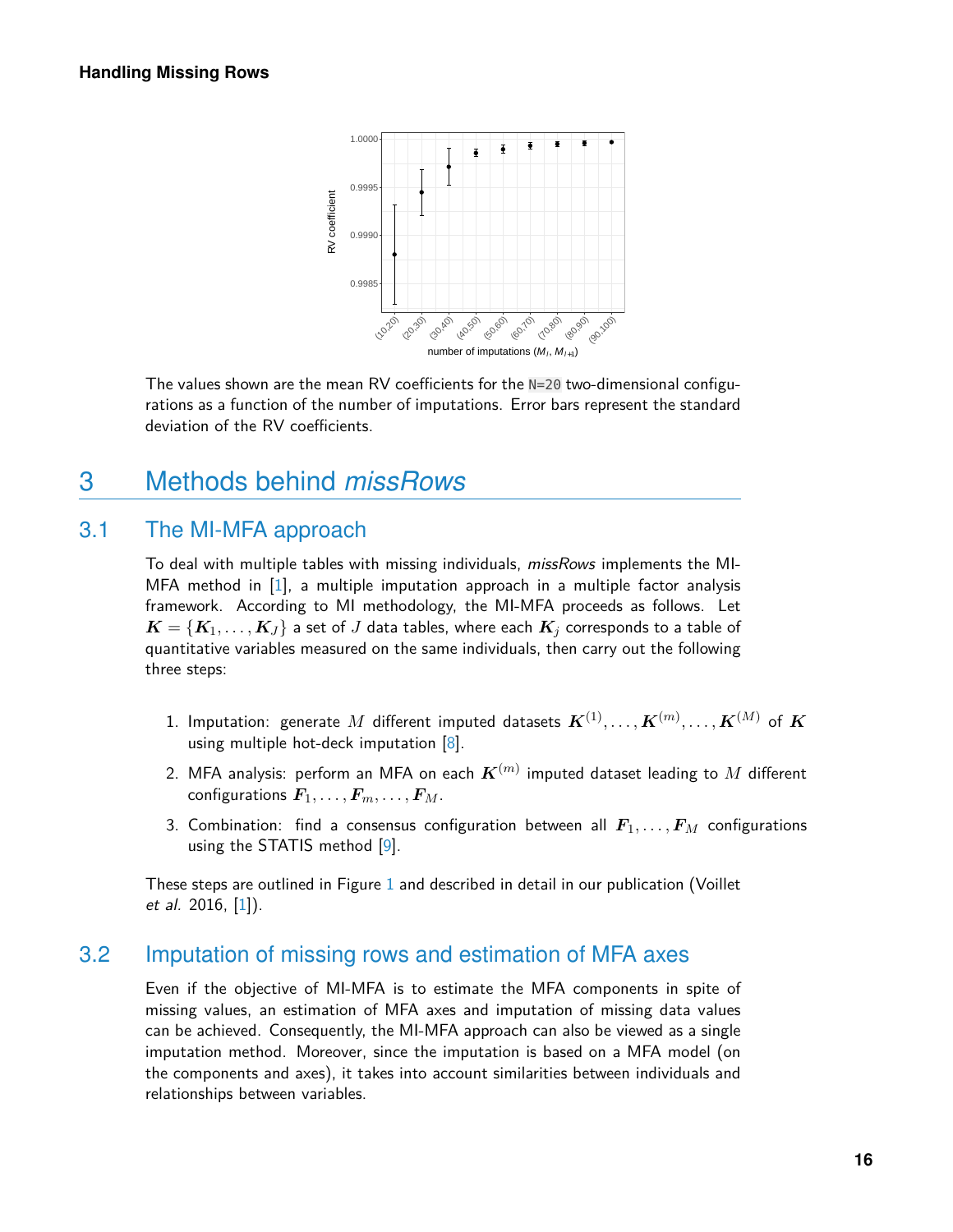Since the core of MFA is a PCA of the weighted data table  $K$ , the algorithm suggested to estimate MFA axes and impute missing values is inspired from the alternating least squares algorithm used in PCA. This consists in finding matrices *F* and *U* which minimize the following criterion:

$$
||\boldsymbol{K}-\boldsymbol{M}-\boldsymbol{F}\boldsymbol{U}||^2=\sum_i\sum_k\left(\boldsymbol{K}_{ik}-\boldsymbol{M}_{ik}-\sum_{d=1}^D\boldsymbol{F}_{id}\boldsymbol{U}_{kd}\right)^2,
$$

where *M* is a matrix with each row equal to a vector of the mean of each variable and *D* is the kept dimensions in PCA. The solution is obtained by alternating two multiple regressions until convergence, one for estimating axes (loadings  $U$ ) and one for components (scores  $\hat{F}$ ):

$$
\hat{U}' = (\hat{\boldsymbol{F}}' \hat{\boldsymbol{F}})^{-1} \hat{\boldsymbol{F}}' (\boldsymbol{K} - \hat{\boldsymbol{M}})
$$

$$
\hat{\boldsymbol{F}} = (\boldsymbol{K} - \hat{\boldsymbol{M}}) \hat{\boldsymbol{U}} (\hat{\boldsymbol{U}}' \hat{\boldsymbol{U}})^{-1}.
$$

The algorithm to estimate MFA axes and impute missing values works as follows. Let  $\boldsymbol{K} = [\boldsymbol{K}_1, \dots, \boldsymbol{K}_J]$  the merged matrix containing missing values and  $\boldsymbol{F}$  the matrix containing the compromise components of the MI-MFA, then carry out the following steps:

- Step 0. Initialization  $l=0{:}^{\mathbf{K}^0}$  is obtained by substituting missing values with initial values (for example with column means on the non-missing entries or zeros);  $\hat{\bm{M}}^0$  is computed.
- $\mathsf{Step\ 1.}\ \mathsf{Calculate}\ (\hat{\bm{U}}^{l})' = (\bm{F}'\bm{F})^{-1}\bm{F}'(\bm{K}^{(l-1)} \hat{\bm{M}}^{(l-1)}).$
- Step 2. Missing values are estimated as  $\hat{\boldsymbol{K}}^{l}=\hat{\boldsymbol{M}}^{(l-1)}+\boldsymbol{F}(\hat{\boldsymbol{U}}^{l})'.$
- Step 3. The new imputed data set  $\boldsymbol{K}^l$  is obtained by replacing the missing values of the original  $K$ matrix with the corresponding elements of  $\hat{\boldsymbol{K}}^l$ , whilst keeping the observed values unaltered.
- Step 4.  $\hat{\textbf{M}}^{l}$  is computed on  $\textbf{\textit{K}}^{l}.$
- Step 5. Steps 1 to 4 are repeated until convergence.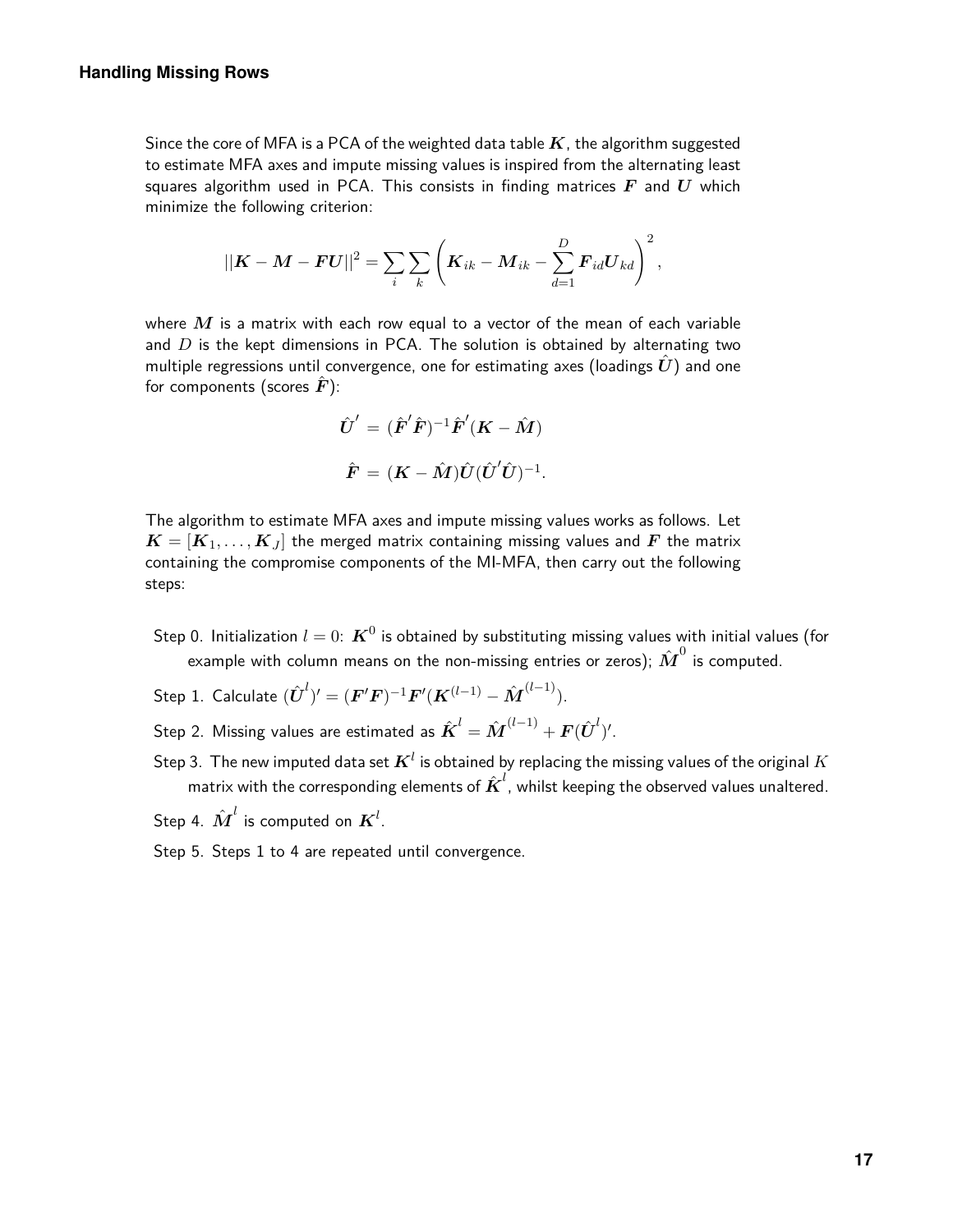# 4 Session information

<span id="page-17-0"></span>The following is the session info that generated this tutorial:

```
R version 4.2.0 RC (2022-04-21 r82226)
Platform: x86_64-pc-linux-gnu (64-bit)
Running under: Ubuntu 20.04.4 LTS
Matrix products: default
BLAS: /home/biocbuild/bbs-3.16-bioc/R/lib/libRblas.so
LAPACK: /home/biocbuild/bbs-3.16-bioc/R/lib/libRlapack.so
locale:
[1] LC_CTYPE=en_US.UTF-8 LC_NUMERIC=C
[3] LC_TIME=en_GB LC_COLLATE=C
[5] LC_MONETARY=en_US.UTF-8 LC_MESSAGES=en_US.UTF-8
 [7] LC_PAPER=en_US.UTF-8 LC_NAME=C
[9] LC_ADDRESS=C LC_TELEPHONE=C
[11] LC_MEASUREMENT=en_US.UTF-8 LC_IDENTIFICATION=C
attached base packages:
[1] stats4 stats graphics grDevices utils datasets methods
[8] base
other attached packages:
[1] missRows_1.17.0 MultiAssayExperiment_1.23.0
[3] SummarizedExperiment_1.27.0 Biobase_2.57.0
[5] GenomicRanges_1.49.0 GenomeInfoDb_1.33.0
[7] IRanges_2.31.0 S4Vectors_0.35.0
[9] BiocGenerics_0.43.0 MatrixGenerics_1.9.0
[11] matrixStats_0.62.0 ggplot2_3.3.5
loaded via a namespace (and not attached):
[1] gtools_3.9.2 tidyselect_1.1.2 xfun_0.30
[4] purrr_0.3.4 lattice_0.20-45 colorspace_2.0-3
[7] vctrs_0.4.1 generics_0.1.2 htmltools_0.5.2
[10] yaml_2.3.5 utf8_1.2.2 rlang_1.0.2
[13] pillar_1.7.0 glue_1.6.2 withr_2.5.0
[16] DBI_1.1.2 plyr_1.8.7 GenomeInfoDbData_1.2.8
[19] lifecycle_1.0.1 stringr_1.4.0 zlibbioc_1.43.0
[22] munsell_0.5.0 gtable_0.3.0 evaluate_0.15
[25] labeling_0.4.2 knitr_1.38 fastmap_1.1.0
[28] fansi_1.0.3 highr_0.9 Rcpp_1.0.8.3
[31] scales_1.2.0 BiocManager_1.30.17 DelayedArray_0.23.0
[34] XVector_0.37.0 farver_2.1.0 BiocStyle_2.25.0
```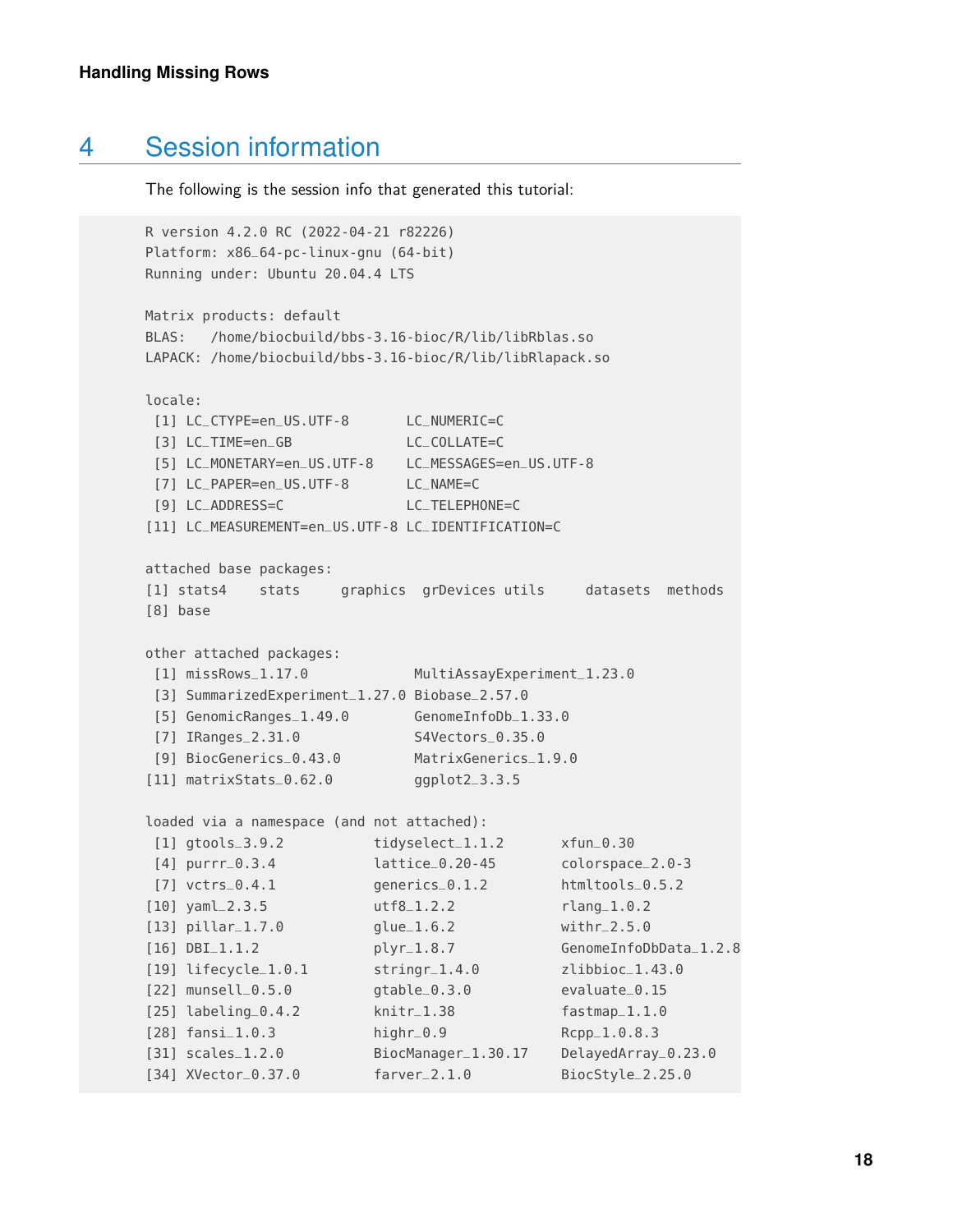| $[37]$ digest_0.6.29            | $stringi_1.7.6$  | $dplyr_1.0.8$    |
|---------------------------------|------------------|------------------|
| $[40]$ grid $4.2.0$             | $cli_3.3.0$      | $tools_4.2.0$    |
| $[43]$ bitops_1.0-7             | $magrittr_2.0.3$ | RCurl_1.98-1.6   |
| $[46]$ tibble $-3.1.6$          | $crayon_1.5.1$   | pkgconfig_2.0.3  |
| $[49]$ Matrix <sub>-1.4-1</sub> | ellipsis_0.3.2   | assertthat_0.2.1 |
| $[52]$ rmarkdown $-2.14$        | $R6_2.5.1$       | $complier_4.2.0$ |